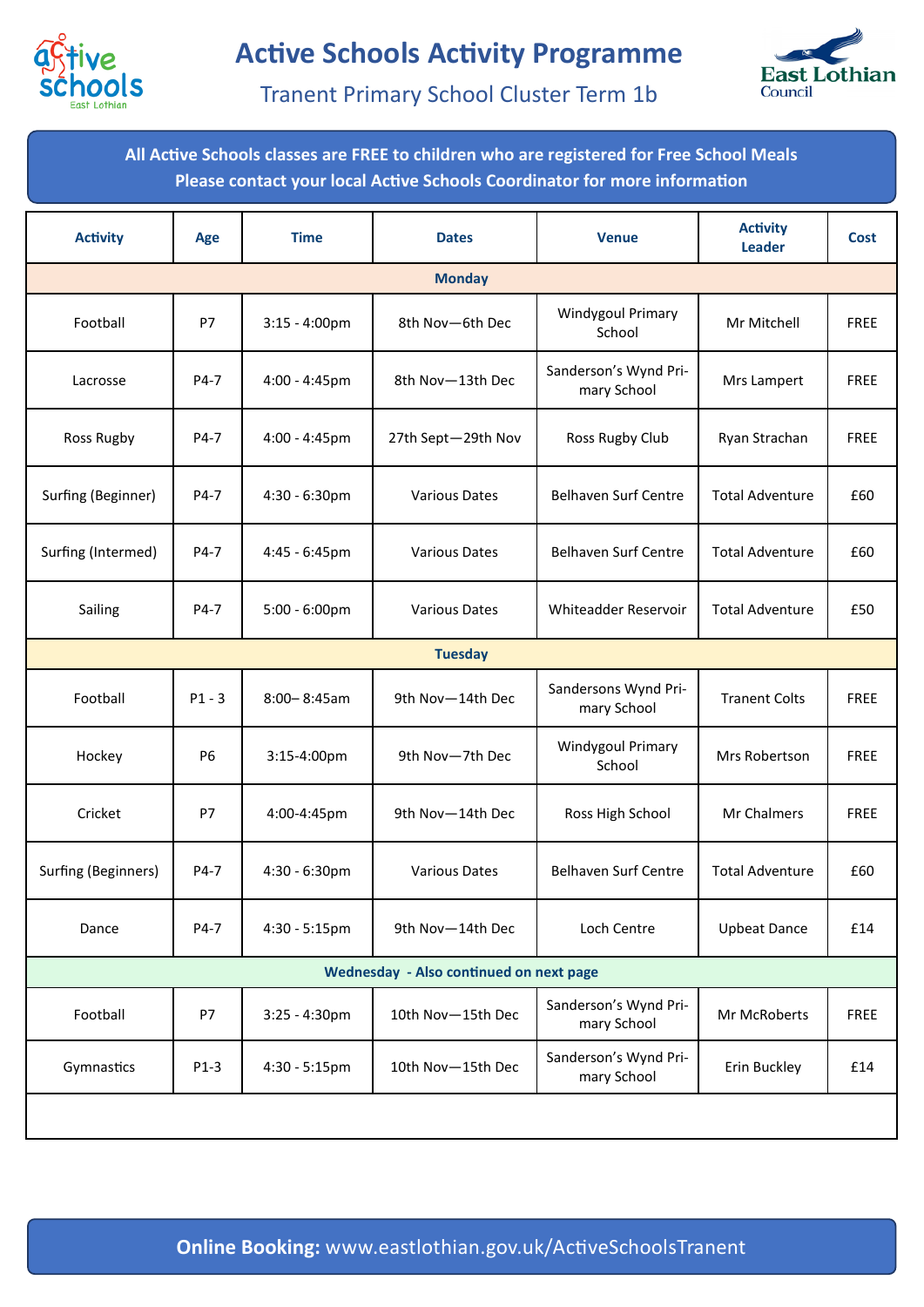| All Active Schools classes are FREE to children who are registered for Free School Meals<br>Please contact your local Active Schools Coordinator for more information |                |                         |                      |                                           |                                  |             |  |  |  |  |
|-----------------------------------------------------------------------------------------------------------------------------------------------------------------------|----------------|-------------------------|----------------------|-------------------------------------------|----------------------------------|-------------|--|--|--|--|
| <b>Activity</b>                                                                                                                                                       | Age            | <b>Time</b>             | <b>Dates</b>         | <b>Venue</b>                              | <b>Activity</b><br><b>Leader</b> | <b>Cost</b> |  |  |  |  |
| <b>Wednesday - Also continued on previous page</b>                                                                                                                    |                |                         |                      |                                           |                                  |             |  |  |  |  |
| Dance                                                                                                                                                                 | P3-7           | $4:30 - 5:15$ pm        | Oct-Feb              | <b>Macmerry Primary</b><br>School         | Mrs Yarwood                      | <b>FREE</b> |  |  |  |  |
| Wakeboarding                                                                                                                                                          | P4-7           | $5:00 - 6:00 \text{pm}$ | <b>Various Dates</b> | <b>Foxlake Adventure</b>                  | <b>Total Adventure</b>           | £60         |  |  |  |  |
| Gymnastics                                                                                                                                                            | P4-7           | $5:15 - 6:00$ pm        | 10th Nov-15th Dec    | Sanderson's Wynd<br><b>Primary School</b> | Erin Buckley                     | £14         |  |  |  |  |
| Wakeboarding                                                                                                                                                          | $P4 - 7$       | $6:00 - 7:00 \text{pm}$ | <b>Various Dates</b> | Foxlake Adventure                         | <b>Total Adventure</b>           | £60         |  |  |  |  |
| Karate                                                                                                                                                                | $P2 - 7$       | $6:00 - 7:00 \text{pm}$ | 10th Nov-1st Dec     | Musselburgh High<br>Street                | <b>Chris Ewing</b>               | <b>FREE</b> |  |  |  |  |
| Cheerleading                                                                                                                                                          | $P4 - 7$       | 6:00 - 6:45pm           | 10th Nov-15th Dec    | Sanderson's Wynd<br>Primary School        | Erin Buckley                     | £14         |  |  |  |  |
| Thursday                                                                                                                                                              |                |                         |                      |                                           |                                  |             |  |  |  |  |
| Football                                                                                                                                                              | $P1 - 3$       | $8:00 - 8:45$ am        | 11th Nov-16th Dec    | Windygoul Primary<br>School               | <b>Tranent Colts</b>             | <b>FREE</b> |  |  |  |  |
| Badminton                                                                                                                                                             | P <sub>5</sub> | $3:15 - 4:00$ pm        | 11th Nov-9th Dec     | Windygoul Primary<br>School               | Mrs Buchanan                     | <b>FREE</b> |  |  |  |  |
| <b>Beginners Ballet</b>                                                                                                                                               | $P3 - 4$       | $3:20 - 4:00$ pm        | 11th Nov-16th Dec    | Sanderson's Wynd<br><b>Primary School</b> | Mrs Sandilands                   | <b>FREE</b> |  |  |  |  |
| Football                                                                                                                                                              | All Ages       | 4:30 - 5:15pm           | 11th Nov-16th Dec    | Ross High Playing<br>Fields               | Mark Hill                        | <b>FREE</b> |  |  |  |  |
| Dance                                                                                                                                                                 | P1 - 3         | 4:30 - 5:15pm           | 11th Nov-16th Dec    | Loch Centre                               | <b>Upbeat Dance</b>              | £14         |  |  |  |  |
| Basketball                                                                                                                                                            | $P4 - 5$       | $5:00 - 6:00 \text{pm}$ | 11th Nov-16th Dec    | Ross High School                          | <b>EL Dragons</b>                | <b>FREE</b> |  |  |  |  |
| Basketball                                                                                                                                                            | $P6 - 7$       | $6:15 - 7:15$ pm        | 11th Nov-16th Dec    | Ross High School                          | <b>EL Dragons</b>                | <b>FREE</b> |  |  |  |  |
| <b>Friday</b>                                                                                                                                                         |                |                         |                      |                                           |                                  |             |  |  |  |  |
| Wakeboarding                                                                                                                                                          | $P4 - 7$       | <b>Various Times</b>    | <b>Various Dates</b> | <b>Foxlake Adventure</b>                  | <b>Total Adventure</b>           | £60         |  |  |  |  |
| Judo                                                                                                                                                                  | $P1 - 4$       | $2:45 - 3:30$ pm        | 5th Nov-26th Nov     | Loch Centre                               | Sportif Judo                     | <b>FREE</b> |  |  |  |  |

**Online Booking:** www.eastlothian.gov.uk/ActiveSchoolsTranent